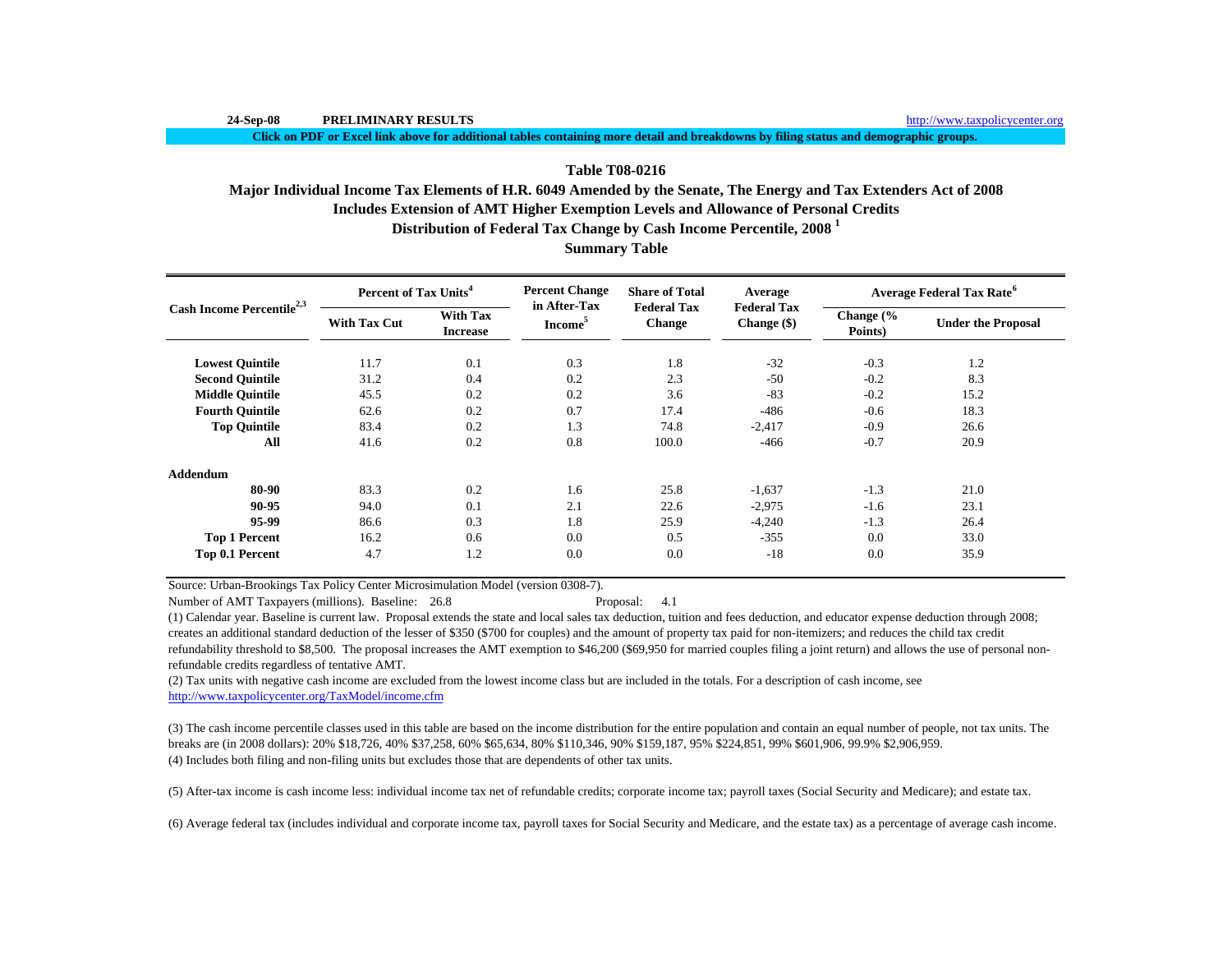# **Table T08-0216**

## **Distribution of Federal Tax Change by Cash Income Percentile, 2008 <sup>1</sup> Major Individual Income Tax Elements of H.R. 6049 Amended by the Senate, The Energy and Tax Extenders Act of 2008 Includes Extension of AMT Higher Exemption Levels and Allowance of Personal Credits**

**Detail Table**

| Cash Income Percentile $^{2,3}$ | Percent of Tax Units <sup>4</sup> |                             | <b>Percent Change</b>               | <b>Share of Total</b><br><b>Federal Tax</b> |                | <b>Average Federal Tax Change</b> | <b>Share of Federal Taxes</b> |                              |                      | Average Federal Tax Rate <sup>6</sup> |
|---------------------------------|-----------------------------------|-----------------------------|-------------------------------------|---------------------------------------------|----------------|-----------------------------------|-------------------------------|------------------------------|----------------------|---------------------------------------|
|                                 | <b>With Tax Cut</b>               | With Tax<br><b>Increase</b> | in After-Tax<br>Income <sup>5</sup> | <b>Change</b>                               | <b>Dollars</b> | Percent                           | Change (%<br>Points)          | <b>Under the</b><br>Proposal | Change (%<br>Points) | <b>Under the</b><br>Proposal          |
| <b>Lowest Quintile</b>          | 11.7                              | 0.1                         | 0.3                                 | 1.8                                         | $-32$          | $-20.4$                           | $-0.1$                        | 0.2                          | $-0.3$               | 1.2                                   |
| <b>Second Quintile</b>          | 31.2                              | 0.4                         | 0.2                                 | 2.3                                         | $-50$          | $-2.2$                            | 0.0                           | 3.3                          | $-0.2$               | 8.3                                   |
| <b>Middle Quintile</b>          | 45.5                              | 0.2                         | 0.2                                 | 3.6                                         | $-83$          | $-1.1$                            | 0.2                           | 10.4                         | $-0.2$               | 15.2                                  |
| <b>Fourth Quintile</b>          | 62.6                              | 0.2                         | 0.7                                 | 17.4                                        | $-486$         | $-3.0$                            | 0.0                           | 17.6                         | $-0.6$               | 18.3                                  |
| <b>Top Quintile</b>             | 83.4                              | 0.2                         | 1.3                                 | 74.8                                        | $-2,417$       | $-3.3$                            | $-0.2$                        | 68.3                         | $-0.9$               | 26.6                                  |
| All                             | 41.6                              | 0.2                         | 0.8                                 | 100.0                                       | $-466$         | $-3.1$                            | 0.0                           | 100.0                        | $-0.7$               | 20.9                                  |
| Addendum                        |                                   |                             |                                     |                                             |                |                                   |                               |                              |                      |                                       |
| 80-90                           | 83.3                              | 0.2                         | 1.6                                 | 25.8                                        | $-1,637$       | $-5.6$                            | $-0.4$                        | 13.6                         | $-1.3$               | 21.0                                  |
| 90-95                           | 94.0                              | 0.1                         | 2.1                                 | 22.6                                        | $-2,975$       | $-6.5$                            | $-0.4$                        | 10.3                         | $-1.6$               | 23.1                                  |
| 95-99                           | 86.6                              | 0.3                         | 1.8                                 | 25.9                                        | $-4,240$       | $-4.6$                            | $-0.3$                        | 16.8                         | $-1.3$               | 26.4                                  |
| <b>Top 1 Percent</b>            | 16.2                              | 0.6                         | 0.0                                 | 0.5                                         | $-355$         | $-0.1$                            | 0.8                           | 27.7                         | 0.0                  | 33.0                                  |
| Top 0.1 Percent                 | 4.7                               | 1.2                         | 0.0                                 | 0.0                                         | $-18$          | 0.0                               | 0.4                           | 13.8                         | 0.0                  | 35.9                                  |

## **by Cash Income Percentile, 2008 <sup>1</sup> Baseline Distribution of Income and Federal Taxes**

| Cash Income Percentile <sup>2,3</sup> | Tax Units <sup>4</sup> |                     | Average             | Average<br><b>Federal Tax</b> | <b>Average After-</b>                | Average<br><b>Federal Tax</b> | <b>Share of Pre-</b><br><b>Tax Income</b> | <b>Share of Post-</b><br><b>Tax Income</b> | Share of<br><b>Federal Taxes</b> |
|---------------------------------------|------------------------|---------------------|---------------------|-------------------------------|--------------------------------------|-------------------------------|-------------------------------------------|--------------------------------------------|----------------------------------|
|                                       | Number<br>(thousands)  | Percent of<br>Total | Income<br>(Dollars) | <b>Burden</b><br>(Dollars)    | Tax Income <sup>5</sup><br>(Dollars) | Rate <sup>6</sup>             | Percent of<br><b>Total</b>                | Percent of<br>Total                        | Percent of<br>Total              |
| <b>Lowest Quintile</b>                | 39,145                 | 26.4                | 10,336              | 158                           | 10,178                               | 1.5                           | 3.9                                       | 4.8                                        | 0.3                              |
| <b>Second Quintile</b>                | 32.467                 | 21.9                | 27,093              | 2,285                         | 24,808                               | 8.4                           | 8.4                                       | 9.8                                        | 3.3                              |
| <b>Middle Quintile</b>                | 29.981                 | 20.2                | 50,264              | 7,706                         | 42,558                               | 15.3                          | 14.4                                      | 15.5                                       | 10.2                             |
| <b>Fourth Quintile</b>                | 24,778                 | 16.7                | 85,072              | 16,081                        | 68,991                               | 18.9                          | 20.1                                      | 20.8                                       | 17.6                             |
| <b>Top Quintile</b>                   | 21.402                 | 14.4                | 263.290             | 72,515                        | 190,775                              | 27.5                          | 53.7                                      | 49.6                                       | 68.5                             |
| All                                   | 148,478                | 100.0               | 70,734              | 15,256                        | 55,478                               | 21.6                          | 100.0                                     | 100.0                                      | 100.0                            |
| Addendum                              |                        |                     |                     |                               |                                      |                               |                                           |                                            |                                  |
| 80-90                                 | 10.910                 | 7.4                 | 130.511             | 29,002                        | 101,509                              | 22.2                          | 13.6                                      | 13.4                                       | 14.0                             |
| 90-95                                 | 5,252                  | 3.5                 | 185,896             | 45,916                        | 139,980                              | 24.7                          | 9.3                                       | 8.9                                        | 10.7                             |
| 95-99                                 | 4,216                  | 2.8                 | 330,510             | 91,637                        | 238,872                              | 27.7                          | 13.3                                      | 12.2                                       | 17.1                             |
| <b>Top 1 Percent</b>                  | 1,024                  | 0.7                 | 1.798.103           | 593,785                       | 1,204,317                            | 33.0                          | 17.5                                      | 15.0                                       | 26.8                             |
| Top 0.1 Percent                       | 99                     | 0.1                 | 8,600,386           | 3,083,233                     | 5,517,153                            | 35.9                          | 8.1                                       | 6.6                                        | 13.4                             |

Source: Urban-Brookings Tax Policy Center Microsimulation Model (version 0308-7).

Number of AMT Taxpayers (millions). Baseline: 26.8 Proposal: 4.1

(1) Calendar year. Baseline is current law. Proposal extends the state and local sales tax deduction, tuition and fees deduction, and educator expense deduction through 2008; creates an additional standard deduction of the \$350 (\$700 for couples) and the amount of property tax paid for non-itemizers; and reduces the child tax credit refundability threshold to \$8,500. The proposal increases the AMT exemption to \$46,200 (\$69,950 for married couples filing a joint return) and allows the use of personal non-refundable credits regardless of tentative AMT.

(2) Tax units with negative cash income are excluded from the lowest income class but are included in the totals. For a description of cash income, see

http://www.taxpolicycenter.org/TaxModel/income.cfm

(3) The cash income percentile classes used in this table are based on the income distribution for the entire population and contain an equal number of people, not tax units. The breaks are (in 2008 dollars): 20% \$18,726, \$37,258, 60% \$65,634, 80% \$110,346, 90% \$159,187, 95% \$224,851, 99% \$601,906, 99.9% \$2,906,959.

(4) Includes both filing and non-filing units but excludes those that are dependents of other tax units.

(5) After-tax income is cash income less: individual income tax net of refundable credits; corporate income tax; payroll taxes (Social Security and Medicare); and estate tax.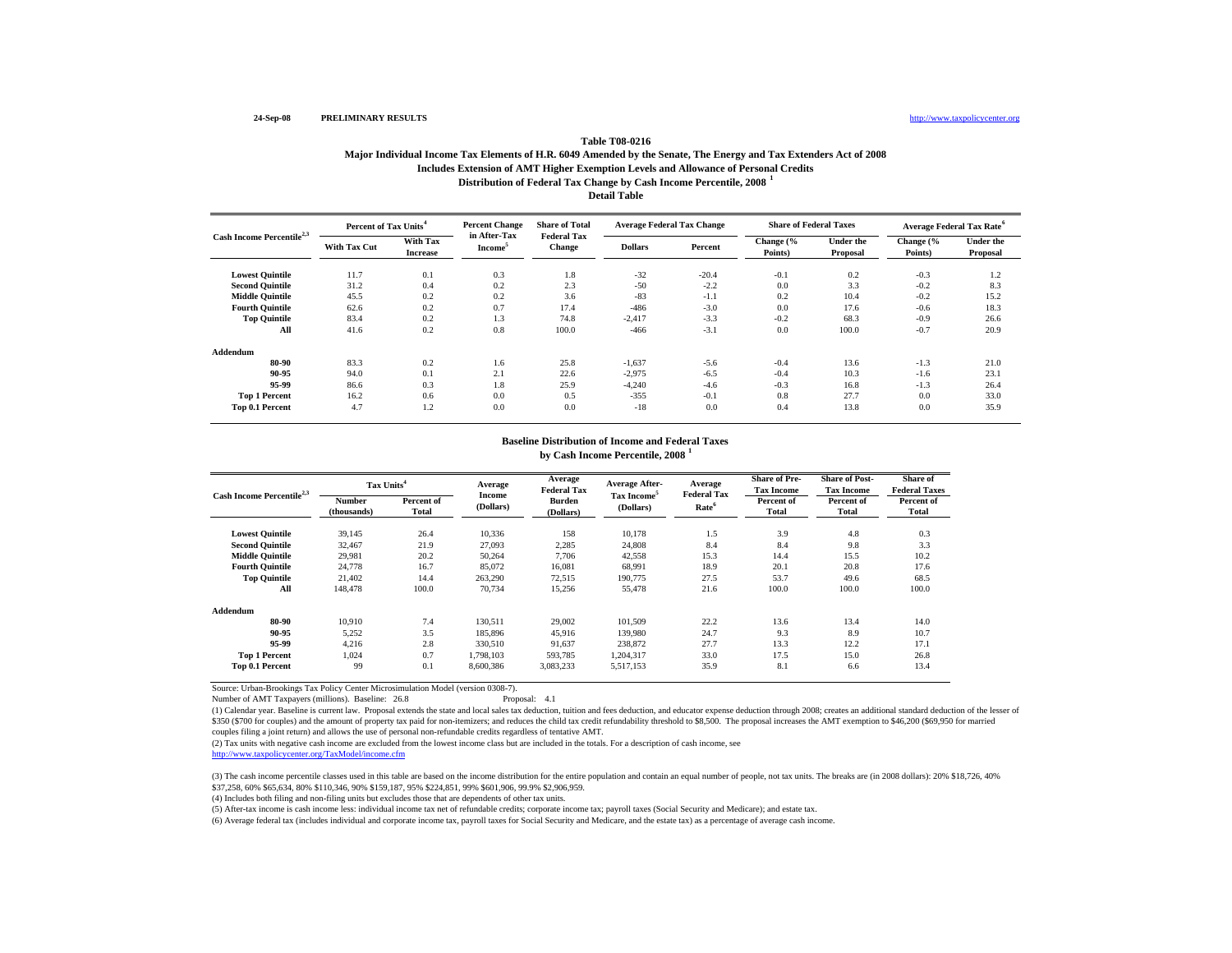# **Table T08-0216**

## **Distribution of Federal Tax Change by Cash Income Percentile Adjusted for Family Size, 2008 <sup>1</sup> Major Individual Income Tax Elements of H.R. 6049 Amended by the Senate, The Energy and Tax Extenders Act of 2008 Includes Extension of AMT Higher Exemption Levels and Allowance of Personal Credits**

**Detail Table**

|                                 | Percent of Tax Units <sup>4</sup> |                             | <b>Percent Change</b>               | <b>Share of Total</b><br><b>Federal Tax</b> |                | <b>Average Federal Tax Change</b> | <b>Share of Federal Taxes</b> |                              |                      | Average Federal Tax Rate <sup>6</sup> |
|---------------------------------|-----------------------------------|-----------------------------|-------------------------------------|---------------------------------------------|----------------|-----------------------------------|-------------------------------|------------------------------|----------------------|---------------------------------------|
| Cash Income Percentile $^{2,3}$ | <b>With Tax Cut</b>               | With Tax<br><b>Increase</b> | in After-Tax<br>Income <sup>5</sup> | <b>Change</b>                               | <b>Dollars</b> | Percent                           | Change (%<br>Points)          | <b>Under the</b><br>Proposal | Change (%<br>Points) | <b>Under the</b><br>Proposal          |
| <b>Lowest Quintile</b>          | 16.5                              | 0.1                         | 0.6                                 | 2.8                                         | $-60$          | 22.0                              | $-0.1$                        | $-0.5$                       | $-0.6$               | $-3.4$                                |
| <b>Second Quintile</b>          | 24.2                              | 0.5                         | 0.1                                 | 1.4                                         | $-32$          | $-2.1$                            | 0.0                           | 2.0                          | $-0.1$               | 6.0                                   |
| <b>Middle Quintile</b>          | 41.6                              | 0.1                         | 0.3                                 | 4.8                                         | $-115$         | $-1.9$                            | 0.1                           | 8.0                          | $-0.3$               | 13.6                                  |
| <b>Fourth Quintile</b>          | 60.8                              | 0.2                         | 0.9                                 | 22.7                                        | $-553$         | $-4.1$                            | $-0.2$                        | 16.8                         | $-0.8$               | 17.6                                  |
| <b>Top Quintile</b>             | 71.9                              | 0.2                         | 1.1                                 | 68.3                                        | $-1,721$       | $-2.8$                            | 0.2                           | 73.5                         | $-0.8$               | 26.5                                  |
| All                             | 41.6                              | 0.2                         | 0.8                                 | 100.0                                       | $-466$         | $-3.1$                            | 0.0                           | 100.0                        | $-0.7$               | 20.9                                  |
| Addendum                        |                                   |                             |                                     |                                             |                |                                   |                               |                              |                      |                                       |
| 80-90                           | 70.1                              | 0.1                         | 1.3                                 | 23.6                                        | $-1,161$       | $-4.7$                            | $-0.3$                        | 15.1                         | $-1.0$               | 21.2                                  |
| 90-95                           | 76.3                              | 0.1                         | 1.6                                 | 19.2                                        | $-1,908$       | $-4.9$                            | $-0.2$                        | 11.7                         | $-1.2$               | 23.3                                  |
| 95-99                           | 83.1                              | 0.4                         | 1.6                                 | 24.9                                        | $-3,276$       | $-4.2$                            | $-0.2$                        | 17.9                         | $-1.2$               | 26.3                                  |
| <b>Top 1 Percent</b>            | 19.1                              | 1.1                         | 0.0                                 | 0.7                                         | $-397$         | $-0.1$                            | 0.9                           | 28.8                         | 0.0                  | 32.9                                  |
| Top 0.1 Percent                 | 5.3                               | 1.6                         | 0.0                                 | 0.0                                         | $-20$          | 0.0                               | 0.4                           | 14.4                         | 0.0                  | 35.9                                  |

### **Baseline Distribution of Income and Federal Taxes**

**by Cash Income Percentile Adjusted for Family Size, 2008 <sup>1</sup>**

| Cash Income Percentile <sup>2,3</sup> | Tax Units <sup>4</sup>       |                     | Average             | Average<br><b>Federal Tax</b> | <b>Average After-</b>                | Average<br><b>Federal Tax</b> | <b>Share of Pre-</b><br><b>Tax Income</b> | <b>Share of Post-</b><br><b>Tax Income</b> | <b>Share of</b><br><b>Federal Taxes</b> |
|---------------------------------------|------------------------------|---------------------|---------------------|-------------------------------|--------------------------------------|-------------------------------|-------------------------------------------|--------------------------------------------|-----------------------------------------|
|                                       | <b>Number</b><br>(thousands) | Percent of<br>Total | Income<br>(Dollars) | <b>Burden</b><br>(Dollars)    | Tax Income <sup>5</sup><br>(Dollars) | Rate <sup>6</sup>             | Percent of<br>Total                       | Percent of<br><b>Total</b>                 | Percent of<br><b>Total</b>              |
| <b>Lowest Quintile</b>                | 32,402                       | 21.8                | 9,656               | $-272$                        | 9,928                                | $-2.8$                        | 3.0                                       | 3.9                                        | $-0.4$                                  |
| <b>Second Ouintile</b>                | 30,877                       | 20.8                | 24,361              | 1.484                         | 22,877                               | 6.1                           | 7.2                                       | 8.6                                        | 2.0                                     |
| <b>Middle Ouintile</b>                | 28,700                       | 19.3                | 44,764              | 6,215                         | 38,549                               | 13.9                          | 12.2                                      | 13.4                                       | 7.9                                     |
| <b>Fourth Ouintile</b>                | 28,340                       | 19.1                | 74,074              | 13,603                        | 60.472                               | 18.4                          | 20.0                                      | 20.8                                       | 17.0                                    |
| <b>Top Quintile</b>                   | 27.456                       | 18.5                | 221.628             | 60,494                        | 161,134                              | 27.3                          | 57.9                                      | 53.7                                       | 73.3                                    |
| All                                   | 148,478                      | 100.0               | 70,734              | 15,256                        | 55,478                               | 21.6                          | 100.0                                     | 100.0                                      | 100.0                                   |
| Addendum                              |                              |                     |                     |                               |                                      |                               |                                           |                                            |                                         |
| 80-90                                 | 14.023                       | 9.4                 | 111.659             | 24,844                        | 86,815                               | 22.3                          | 14.9                                      | 14.8                                       | 15.4                                    |
| 90-95                                 | 6.944                        | 4.7                 | 158,062             | 38,754                        | 119,308                              | 24.5                          | 10.5                                      | 10.1                                       | 11.9                                    |
| 95-99                                 | 5,256                        | 3.5                 | 284.492             | 77,976                        | 206.517                              | 27.4                          | 14.2                                      | 13.2                                       | 18.1                                    |
| <b>Top 1 Percent</b>                  | 1,234                        | 0.8                 | 1,561,100           | 513,453                       | 1.047.647                            | 32.9                          | 18.3                                      | 15.7                                       | 28.0                                    |
| <b>Top 0.1 Percent</b>                | 115                          | 0.1                 | 7.640.944           | 2.744.527                     | 4,896,417                            | 35.9                          | 8.4                                       | 6.9                                        | 14.0                                    |

Source: Urban-Brookings Tax Policy Center Microsimulation Model (version 0308-7).

Number of AMT Taxpayers (millions). Baseline: 26.8 Proposal: 4.1

(1) Calendar year. Baseline is current law. Proposal extends the state and local sales tax deduction, tuition and fees deduction, and educator expense deduction through 2008; creates an additional standard deduction of the \$350 (\$700 for couples) and the amount of property tax paid for non-itemizers; and reduces the child tax credit refundability threshold to \$8,500. The proposal increases the AMT exemption to \$46,200 (\$69,950 for married couples filing a joint return) and allows the use of personal non-refundable credits regardless of tentative AMT.

(2) Tax units with negative cash income are excluded from the lowest income class but are included in the totals. For a description of cash income, see

http://www.taxpolicycenter.org/TaxModel/income.cfm

(3) The cash income percentile classes used in this table are based on the income distribution for the entire population and contain an equal number of people, not tax units. The incomes used are adjusted for family size b by the square root of the number of people in the tax unit. The resulting percentile breaks are (in 2008 dollars): 20% \$12,738, 40% \$24,107, 60% \$41,408, 80% \$66,804, 90% \$95,425, 95% \$135,398, 99% \$358,614, 99.9% \$1,744,098.

(4) Includes both filing and non-filing units but excludes those that are dependents of other tax units.

(5) After-tax income is cash income less: individual income tax net of refundable credits; corporate income tax; payroll taxes (Social Security and Medicare); and estate tax.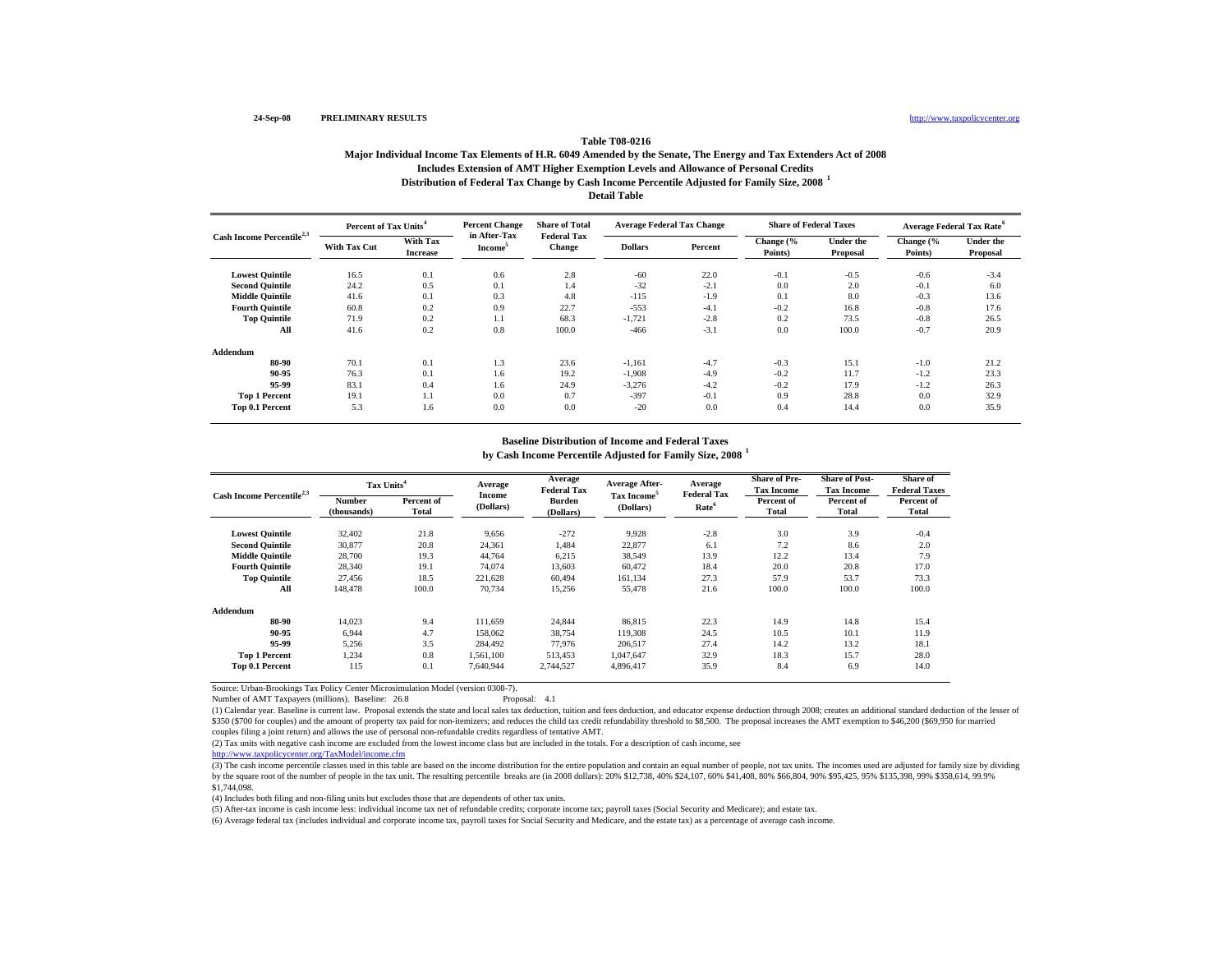## **Distribution of Federal Tax Change by Cash Income Percentile Adjusted for Family Size, 2008 1 Table T08-0216Major Individual Income Tax Elements of H.R. 6049 Amended by the Senate, The Energy and Tax Extenders Act of 2008 Includes Extension of AMT Higher Exemption Levels and Allowance of Personal Credits**

## **Detail Table - Single Tax Units**

| Cash Income Percentile <sup>2,3</sup> | Percent of Tax Units <sup>4</sup> |                             | <b>Percent Change</b>               | <b>Share of Total</b><br><b>Federal Tax</b> |                | <b>Average Federal Tax Change</b> | <b>Share of Federal Taxes</b> |                              | <b>Average Federal Tax Rate<sup>o</sup></b> |                              |  |
|---------------------------------------|-----------------------------------|-----------------------------|-------------------------------------|---------------------------------------------|----------------|-----------------------------------|-------------------------------|------------------------------|---------------------------------------------|------------------------------|--|
|                                       | <b>With Tax Cut</b>               | With Tax<br><b>Increase</b> | in After-Tax<br>Income <sup>3</sup> | Change                                      | <b>Dollars</b> | Percent                           | Change (%<br>Points)          | <b>Under the</b><br>Proposal | Change (%<br>Points)                        | <b>Under the</b><br>Proposal |  |
| <b>Lowest Quintile</b>                | 5.1                               | 0.1                         | 0.1                                 | 4.3                                         | $-10$          | $-3.4$                            | 0.0                           | 0.9                          | $-0.1$                                      | 3.7                          |  |
| <b>Second Quintile</b>                | 12.9                              | 0.2                         | 0.1                                 | 2.8                                         | $-8$           | $-0.5$                            | 0.0                           | 4.5                          | 0.0                                         | 8.9                          |  |
| <b>Middle Quintile</b>                | 27.2                              | 0.1                         | 0.1                                 | 5.7                                         | $-18$          | $-0.4$                            | 0.1                           | 12.0                         | $-0.1$                                      | 16.4                         |  |
| <b>Fourth Quintile</b>                | 39.5                              | 0.2                         | 0.1                                 | 16.0                                        | $-61$          | $-0.6$                            | 0.0                           | 20.6                         | $-0.1$                                      | 20.2                         |  |
| <b>Top Quintile</b>                   | 43.6                              | 0.2                         | 0.3                                 | 71.2                                        | $-338$         | $-0.8$                            | $-0.1$                        | 61.9                         | $-0.2$                                      | 28.2                         |  |
| All                                   | 21.7                              | 0.2                         | 0.2                                 | 100.0                                       | $-62$          | $-0.7$                            | 0.0                           | 100.0                        | $-0.2$                                      | 21.4                         |  |
| Addendum                              |                                   |                             |                                     |                                             |                |                                   |                               |                              |                                             |                              |  |
| 80-90                                 | 41.3                              | 0.0                         | 0.2                                 | 16.6                                        | $-146$         | $-0.8$                            | 0.0                           | 15.6                         | $-0.2$                                      | 23.6                         |  |
| 90-95                                 | 37.7                              | 0.1                         | 0.3                                 | 13.9                                        | $-260$         | $-0.9$                            | 0.0                           | 11.2                         | $-0.2$                                      | 25.5                         |  |
| 95-99                                 | 65.0                              | 1.0                         | 0.8                                 | 38.9                                        | $-1,071$       | $-1.9$                            | $-0.2$                        | 14.5                         | $-0.6$                                      | 27.6                         |  |
| <b>Top 1 Percent</b>                  | 17.0                              | 0.0                         | 0.0                                 | 1.8                                         | $-237$         | $-0.1$                            | 0.1                           | 20.6                         | 0.0                                         | 36.1                         |  |
| Top 0.1 Percent                       | 2.9                               | 0.0                         | 0.0                                 | 0.0                                         | $-24$          | 0.0                               | 0.1                           | 10.0                         | 0.0                                         | 40.3                         |  |

### **Baseline Distribution of Income and Federal Taxes**

**by Cash Income Percentile Adjusted for Family Size, 2008 <sup>1</sup>**

|                                       | Tax Units <sup>4</sup> |                     | Average             | Average<br><b>Federal Tax</b> | <b>Average After-</b>                | Average<br><b>Federal Tax</b> | <b>Share of Pre-</b><br><b>Tax Income</b> | <b>Share of Post-</b><br><b>Tax Income</b> | Share of<br><b>Federal Taxes</b> |
|---------------------------------------|------------------------|---------------------|---------------------|-------------------------------|--------------------------------------|-------------------------------|-------------------------------------------|--------------------------------------------|----------------------------------|
| Cash Income Percentile <sup>2,3</sup> | Number<br>(thousands)  | Percent of<br>Total | Income<br>(Dollars) | Burden<br>(Dollars)           | Tax Income <sup>5</sup><br>(Dollars) | Rate <sup>6</sup>             | Percent of<br>Total                       | Percent of<br>Total                        | Percent of<br>Total              |
| <b>Lowest Quintile</b>                | 18,084                 | 28.2                | 7,355               | 281                           | 7.074                                | 3.8                           | 5.3                                       | 6.4                                        | 0.9                              |
| <b>Second Quintile</b>                | 14.782                 | 23.0                | 18,395              | 1,641                         | 16,754                               | 8.9                           | 10.7                                      | 12.5                                       | 4.5                              |
| <b>Middle Quintile</b>                | 12,187                 | 19.0                | 32,455              | 5,325                         | 27,130                               | 16.4                          | 15.6                                      | 16.6                                       | 11.9                             |
| <b>Fourth Quintile</b>                | 10.448                 | 16.3                | 52,794              | 10,721                        | 42,072                               | 20.3                          | 21.8                                      | 22.1                                       | 20.6                             |
| <b>Top Quintile</b>                   | 8,388                  | 13.1                | 141.620             | 40,236                        | 101,384                              | 28.4                          | 46.9                                      | 42.8                                       | 62.0                             |
| All                                   | 64,251                 | 100.0               | 39,395              | 8.476                         | 30,920                               | 21.5                          | 100.0                                     | 100.0                                      | 100.0                            |
| Addendum                              |                        |                     |                     |                               |                                      |                               |                                           |                                            |                                  |
| 80-90                                 | 4.514                  | 7.0                 | 79.245              | 18.829                        | 60.416                               | 23.8                          | 14.1                                      | 13.7                                       | 15.6                             |
| 90-95                                 | 2,128                  | 3.3                 | 111.819             | 28.741                        | 83,078                               | 25.7                          | 9.4                                       | 8.9                                        | 11.2                             |
| 95-99                                 | 1.446                  | 2.3                 | 195.573             | 55.133                        | 140,440                              | 28.2                          | 11.2                                      | 10.2                                       | 14.6                             |
| <b>Top 1 Percent</b>                  | 300                    | 0.5                 | 1,031,177           | 371,963                       | 659.214                              | 36.1                          | 12.2                                      | 10.0                                       | 20.5                             |
| Top 0.1 Percent                       | 25                     | 0.0                 | 5,446,277           | 2,192,217                     | 3,254,059                            | 40.3                          | 5.3                                       | 4.1                                        | 10.0                             |

Source: Urban-Brookings Tax Policy Center Microsimulation Model (version 0308-7).

(1) Calendar year. Baseline is current law. Proposal extends the state and local sales tax deduction, tuition and fees deduction, and educator expense deduction through 2008; creates an additional standard deduction of the of \$350 (\$700 for couples) and the amount of property tax paid for non-itemizers; and reduces the child tax credit refundability threshold to \$8,500. The proposal increases the AMT exemption to \$46,200 (\$69,950 for married couples filing a joint return) and allows the use of personal non-refundable credits regardless of tentative AMT.

(2) Tax units with negative cash income are excluded from the lowest income class but are included in the totals. For a description of cash income, see

http://www.taxpolicycenter.org/TaxModel/income.cfm

(3) The cash income percentile classes used in this table are based on the income distribution for the entire population and contain an equal number of people, not tax units. The incomes used are adjusted for family size b by the square root of the number of people in the tax unit. The resulting percentile breaks are (in 2008 dollars): 20% \$12,738, 40% \$24,107, 60% \$41,408, 80% \$66,804, 90% \$95,425, 95% \$135,398, 99% \$358,614, 99.9% \$1,744,098.

(4) Includes both filing and non-filing units but excludes those that are dependents of other tax units.

(5) After-tax income is cash income less: individual income tax net of refundable credits; corporate income tax; payroll taxes (Social Security and Medicare); and estate tax.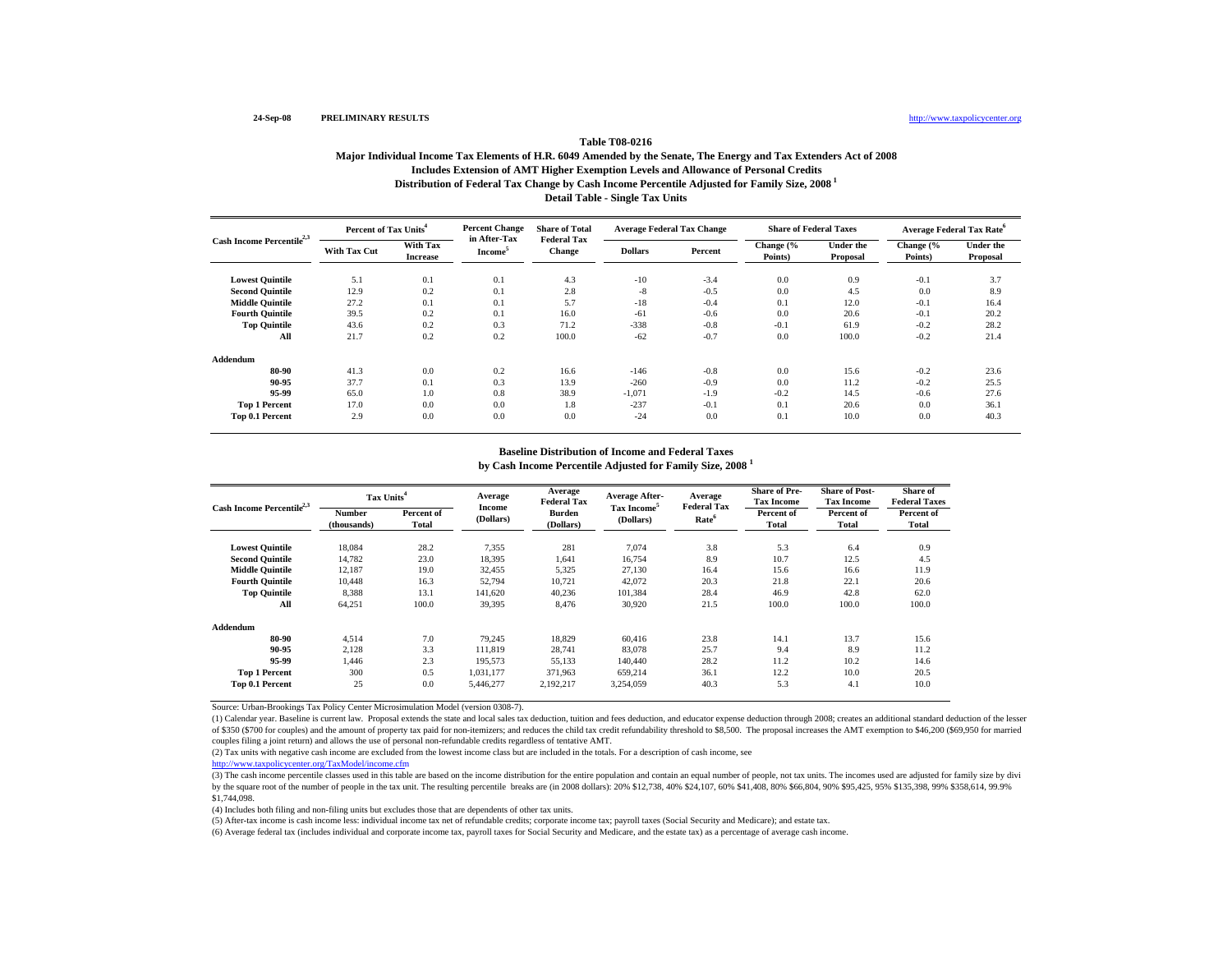## **Table T08-0216**

## **Distribution of Federal Tax Change by Cash Income Percentile Adjusted for Family Size, 2008 1 Detail Table - Married Tax Units Filing Jointly Major Individual Income Tax Elements of H.R. 6049 Amended by the Senate, The Energy and Tax Extenders Act of 2008 Includes Extension of AMT Higher Exemption Levels and Allowance of Personal Credits**

|                                       | Percent of Tax Units <sup>4</sup> |                             | <b>Percent Change</b>               | <b>Share of Total</b><br><b>Federal Tax</b> |                | <b>Average Federal Tax Change</b> | <b>Share of Federal Taxes</b> |                              | <b>Average Federal Tax Rate<sup>o</sup></b> |                              |  |
|---------------------------------------|-----------------------------------|-----------------------------|-------------------------------------|---------------------------------------------|----------------|-----------------------------------|-------------------------------|------------------------------|---------------------------------------------|------------------------------|--|
| Cash Income Percentile <sup>2,3</sup> | <b>With Tax Cut</b>               | With Tax<br><b>Increase</b> | in After-Tax<br>Income <sup>3</sup> | <b>Change</b>                               | <b>Dollars</b> | Percent                           | Change (%<br>Points)          | <b>Under the</b><br>Proposal | Change (%<br>Points)                        | <b>Under the</b><br>Proposal |  |
| <b>Lowest Quintile</b>                | 20.4                              | 0.0                         | 0.7                                 | 1.1                                         | $-93$          | 19.2                              | $-0.1$                        | $-0.3$                       | $-0.7$                                      | $-4.5$                       |  |
| <b>Second Quintile</b>                | 28.8                              | 1.1                         | 0.1                                 | 0.5                                         | $-32$          | $-1.9$                            | 0.0                           | 0.9                          | $-0.1$                                      | 5.3                          |  |
| <b>Middle Ouintile</b>                | 52.4                              | 0.2                         | 0.4                                 | 3.4                                         | $-179$         | $-2.6$                            | 0.1                           | 5.0                          | $-0.3$                                      | 11.9                         |  |
| <b>Fourth Quintile</b>                | 73.7                              | 0.2                         | 1.2                                 | 22.5                                        | $-885$         | $-5.7$                            | $-0.3$                        | 14.5                         | $-1.0$                                      | 16.4                         |  |
| <b>Top Quintile</b>                   | 84.8                              | 0.1                         | 1.3                                 | 72.6                                        | $-2,417$       | $-3.4$                            | 0.3                           | 79.7                         | $-0.9$                                      | 26.1                         |  |
| All                                   | 60.2                              | 0.3                         | 1.1                                 | 100.0                                       | $-993$         | $-3.7$                            | 0.0                           | 100.0                        | $-0.9$                                      | 21.8                         |  |
| Addendum                              |                                   |                             |                                     |                                             |                |                                   |                               |                              |                                             |                              |  |
| 80-90                                 | 84.4                              | 0.1                         | 1.7                                 | 25.1                                        | $-1,709$       | $-6.1$                            | $-0.4$                        | 15.0                         | $-1.3$                                      | 20.3                         |  |
| 90-95                                 | 93.9                              | 0.2                         | 2.0                                 | 20.9                                        | $-2,698$       | $-6.2$                            | $-0.3$                        | 12.3                         | $-1.5$                                      | 22.6                         |  |
| 95-99                                 | 90.4                              | 0.1                         | 1.8                                 | 25.9                                        | $-4,229$       | $-4.8$                            | $-0.2$                        | 19.9                         | $-1.3$                                      | 25.9                         |  |
| <b>Top 1 Percent</b>                  | 20.1                              | 0.0                         | 0.0                                 | 0.8                                         | $-501$         | $-0.1$                            | 1.2                           | 32.4                         | 0.0                                         | 32.2                         |  |
| Top 0.1 Percent                       | 6.1                               | 0.0                         | 0.0                                 | 0.0                                         | $-84$          | 0.0                               | 0.6                           | 15.9                         | 0.0                                         | 35.1                         |  |

## **Baseline Distribution of Income and Federal Taxes**

**by Cash Income Percentile Adjusted for Family Size, 2008 <sup>1</sup>**

|                                       | Tax Units <sup>4</sup> |                     | Average             | Average<br><b>Federal Tax</b> | <b>Average After-</b>                | Average                                 | <b>Share of Pre-</b><br><b>Tax Income</b> | <b>Share of Post-</b><br><b>Tax Income</b> | Share of<br><b>Federal Taxes</b> |
|---------------------------------------|------------------------|---------------------|---------------------|-------------------------------|--------------------------------------|-----------------------------------------|-------------------------------------------|--------------------------------------------|----------------------------------|
| Cash Income Percentile <sup>2,3</sup> | Number<br>(thousands)  | Percent of<br>Total | Income<br>(Dollars) | Burden<br>(Dollars)           | Tax Income <sup>5</sup><br>(Dollars) | <b>Federal Tax</b><br>Rate <sup>6</sup> | Percent of<br>Total                       | Percent of<br>Total                        | Percent of<br>Total              |
| <b>Lowest Quintile</b>                | 6,639                  | 11.3                | 12,860              | $-488$                        | 13,347                               | $-3.8$                                  | 1.2                                       | 1.7                                        | $-0.2$                           |
| <b>Second Quintile</b>                | 8,552                  | 14.5                | 31,275              | 1,673                         | 29,602                               | 5.4                                     | 3.9                                       | 4.7                                        | 0.9                              |
| <b>Middle Quintile</b>                | 11,028                 | 18.7                | 57,594              | 7.003                         | 50,591                               | 12.2                                    | 9.2                                       | 10.4                                       | 4.9                              |
| <b>Fourth Quintile</b>                | 14,823                 | 25.2                | 89.938              | 15,599                        | 74,340                               | 17.3                                    | 19.3                                      | 20.6                                       | 14.8                             |
| <b>Top Quintile</b>                   | 17,553                 | 29.8                | 262,477             | 70.795                        | 191.683                              | 27.0                                    | 66.7                                      | 63.0                                       | 79.4                             |
| All                                   | 58,860                 | 100.0               | 117,369             | 26,578                        | 90,791                               | 22.6                                    | 100.0                                     | 100.0                                      | 100.0                            |
| Addendum                              |                        |                     |                     |                               |                                      |                                         |                                           |                                            |                                  |
| 80-90                                 | 8.563                  | 14.6                | 130,077             | 28,161                        | 101.916                              | 21.7                                    | 16.1                                      | 16.3                                       | 15.4                             |
| 90-95                                 | 4.528                  | 7.7                 | 181.117             | 43,703                        | 137.414                              | 24.1                                    | 11.9                                      | 11.6                                       | 12.7                             |
| 95-99                                 | 3.580                  | 6.1                 | 322,874             | 87.954                        | 234.920                              | 27.2                                    | 16.7                                      | 15.7                                       | 20.1                             |
| <b>Top 1 Percent</b>                  | 881                    | 1.5                 | 1,721,545           | 554,509                       | 1,167,035                            | 32.2                                    | 22.0                                      | 19.3                                       | 31.2                             |
| Top 0.1 Percent                       | 83                     | 0.1                 | 8,191,273           | 2,875,947                     | 5,315,326                            | 35.1                                    | 9.9                                       | 8.3                                        | 15.4                             |

Source: Urban-Brookings Tax Policy Center Microsimulation Model (version 0308-7).

(1) Calendar year. Baseline is current law. Proposal extends the state and local sales tax deduction, tuition and fees deduction, and educator expense deduction through 2008; creates an additional standard deduction of the of \$350 (\$700 for couples) and the amount of property tax paid for non-itemizers; and reduces the child tax credit refundability threshold to \$8,500. The proposal increases the AMT exemption to \$46,200 (\$69,950 for married couples filing a joint return) and allows the use of personal non-refundable credits regardless of tentative AMT.

(2) Tax units with negative cash income are excluded from the lowest income class but are included in the totals. For a description of cash income, see

http://www.taxpolicycenter.org/TaxModel/income.cfm

(3) The cash income percentile classes used in this table are based on the income distribution for the entire population and contain an equal number of people, not tax units. The incomes used are adjusted for family size b by the square root of the number of people in the tax unit. The resulting percentile breaks are (in 2008 dollars): 20% \$12,738, 40% \$24,107, 60% \$41,408, 80% \$66,804, 90% \$95,425, 95% \$135,398, 99% \$358,614, 99.9% \$1,744,098.

(4) Includes both filing and non-filing units but excludes those that are dependents of other tax units.

(5) After-tax income is cash income less: individual income tax net of refundable credits; corporate income tax; payroll taxes (Social Security and Medicare); and estate tax.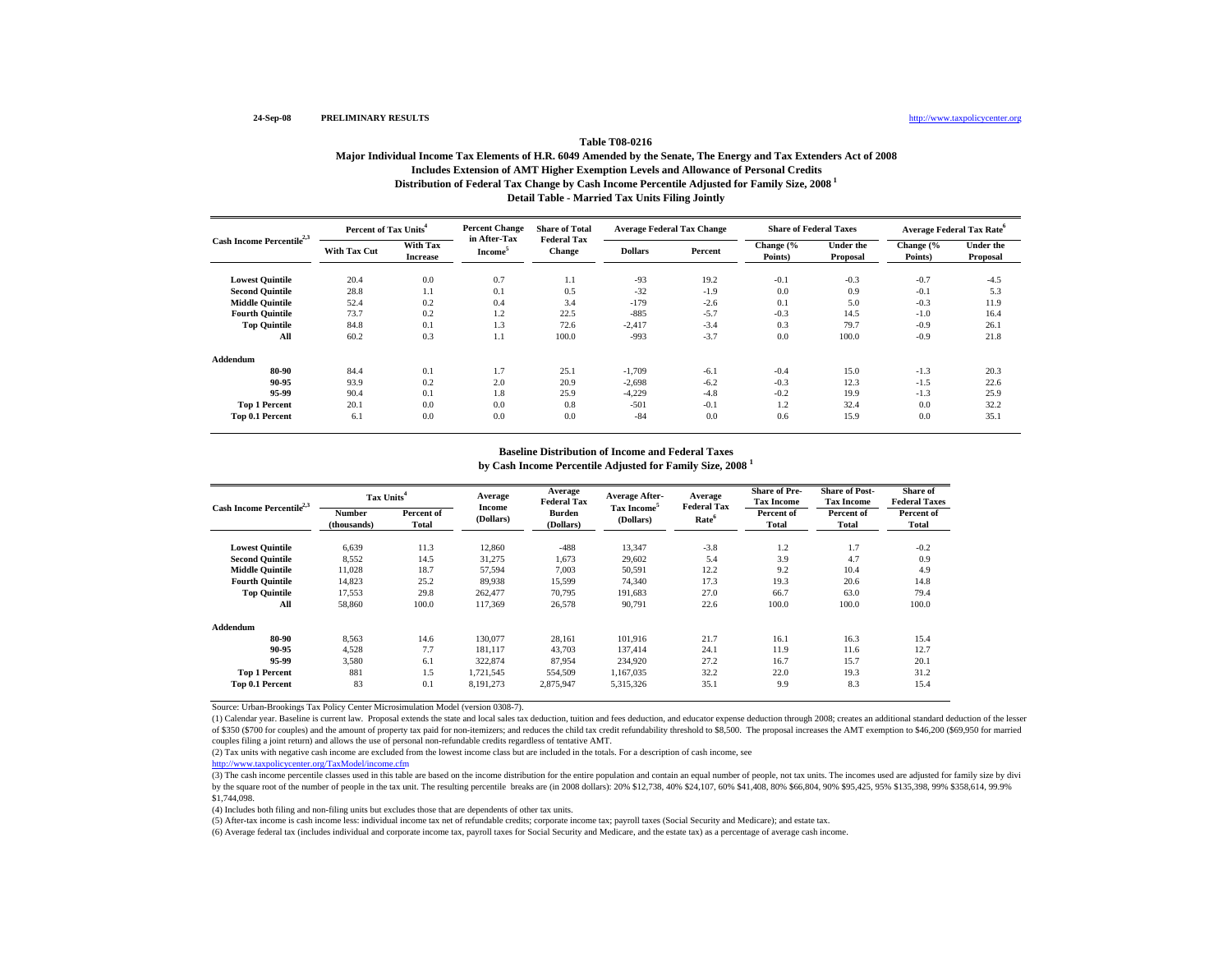## **Table T08-0216**

## **Distribution of Federal Tax Change by Cash Income Percentile Adjusted for Family Size, 2008 1 Detail Table - Head of Household Tax UnitsMajor Individual Income Tax Elements of H.R. 6049 Amended by the Senate, The Energy and Tax Extenders Act of 2008 Includes Extension of AMT Higher Exemption Levels and Allowance of Personal Credits**

| Cash Income Percentile <sup>2,3</sup> | Percent of Tax Units <sup>4</sup> |                             | <b>Percent Change</b>               | <b>Share of Total</b><br><b>Federal Tax</b> |                | <b>Average Federal Tax Change</b> | <b>Share of Federal Taxes</b> |                              | <b>Average Federal Tax Rate<sup>o</sup></b> |                              |  |
|---------------------------------------|-----------------------------------|-----------------------------|-------------------------------------|---------------------------------------------|----------------|-----------------------------------|-------------------------------|------------------------------|---------------------------------------------|------------------------------|--|
|                                       | <b>With Tax Cut</b>               | With Tax<br><b>Increase</b> | in After-Tax<br>Income <sup>3</sup> | <b>Change</b>                               | <b>Dollars</b> | Percent                           | Change (%<br>Points)          | <b>Under the</b><br>Proposal | Change (%<br>Points)                        | <b>Under the</b><br>Proposal |  |
| <b>Lowest Quintile</b>                | 40.8                              | 0.0                         | 1.1                                 | 20.8                                        | $-154$         | 10.5                              | $-1.6$                        | $-11.6$                      | $-1.2$                                      | $-13.0$                      |  |
| <b>Second Quintile</b>                | 40.9                              | 0.4                         | 0.3                                 | 10.3                                        | $-79$          | $-9.3$                            | $-0.3$                        | 5.3                          | $-0.3$                                      | 2.7                          |  |
| <b>Middle Ouintile</b>                | 50.8                              | 0.0                         | 0.5                                 | 16.6                                        | $-191$         | $-2.9$                            | 0.6                           | 29.4                         | $-0.4$                                      | 13.4                         |  |
| <b>Fourth Quintile</b>                | 68.4                              | 0.1                         | 1.0                                 | 27.3                                        | $-612$         | $-4.3$                            | 0.2                           | 31.9                         | $-0.8$                                      | 18.6                         |  |
| <b>Top Quintile</b>                   | 75.1                              | 0.0                         | 1.0                                 | 25.0                                        | $-1,283$       | $-2.9$                            | 1.0                           | 44.8                         | $-0.8$                                      | 25.5                         |  |
| All                                   | 47.4                              | 0.1                         | 0.7                                 | 100.0                                       | $-240$         | $-5.0$                            | 0.0                           | 100.0                        | $-0.6$                                      | 11.8                         |  |
| Addendum                              |                                   |                             |                                     |                                             |                |                                   |                               |                              |                                             |                              |  |
| 80-90                                 | 74.8                              | 0.0                         | 1.3                                 | 13.3                                        | $-1,062$       | $-4.3$                            | 0.1                           | 15.8                         | $-1.0$                                      | 22.4                         |  |
| 90-95                                 | 79.7                              | 0.2                         | 1.5                                 | 5.9                                         | $-1,599$       | $-4.4$                            | 0.0                           | 6.7                          | $-1.1$                                      | 23.7                         |  |
| 95-99                                 | 81.2                              | 0.0                         | 1.1                                 | 5.6                                         | $-2,072$       | $-3.0$                            | 0.2                           | 9.7                          | $-0.8$                                      | 25.3                         |  |
| <b>Top 1 Percent</b>                  | 15.9                              | 0.0                         | 0.0                                 | 0.1                                         | $-249$         | $-0.1$                            | 0.6                           | 12.8                         | 0.0                                         | 32.3                         |  |
| Top 0.1 Percent                       | 6.1                               | 0.0                         | 0.0                                 | 0.0                                         | $-29$          | 0.0                               | 0.3                           | 6.1                          | 0.0                                         | 35.2                         |  |

## **Baseline Distribution of Income and Federal Taxes**

**by Cash Income Percentile Adjusted for Family Size, 2008 <sup>1</sup>**

|                                       | Tax Units <sup>4</sup> |                     | Average             | Average<br><b>Federal Tax</b> | <b>Average After-</b>                | Average                                 | <b>Share of Pre-</b><br><b>Tax Income</b> | <b>Share of Post-</b><br><b>Tax Income</b> | Share of<br><b>Federal Taxes</b> |
|---------------------------------------|------------------------|---------------------|---------------------|-------------------------------|--------------------------------------|-----------------------------------------|-------------------------------------------|--------------------------------------------|----------------------------------|
| Cash Income Percentile <sup>2,3</sup> | Number<br>(thousands)  | Percent of<br>Total | Income<br>(Dollars) | Burden<br>(Dollars)           | Tax Income <sup>5</sup><br>(Dollars) | <b>Federal Tax</b><br>Rate <sup>6</sup> | Percent of<br>Total                       | Percent of<br>Total                        | Percent of<br>Total              |
| <b>Lowest Quintile</b>                | 7,405                  | 32.4                | 12,438              | $-1,467$                      | 13,905                               | $-11.8$                                 | 10.4                                      | 13.3                                       | $-9.9$                           |
| <b>Second Quintile</b>                | 7,131                  | 31.2                | 28,569              | 855                           | 27,714                               | 3.0                                     | 23.1                                      | 25.5                                       | 5.6                              |
| <b>Middle Quintile</b>                | 4.765                  | 20.8                | 47.657              | 6,589                         | 41,069                               | 13.8                                    | 25.7                                      | 25.3                                       | 28.7                             |
| <b>Fourth Quintile</b>                | 2.449                  | 10.7                | 72,950              | 14,152                        | 58,798                               | 19.4                                    | 20.2                                      | 18.6                                       | 31.7                             |
| <b>Top Quintile</b>                   | 1.067                  | 4.7                 | 171.409             | 44.899                        | 126,510                              | 26.2                                    | 20.7                                      | 17.5                                       | 43.8                             |
| All                                   | 22,867                 | 100.0               | 38,616              | 4,780                         | 33,836                               | 12.4                                    | 100.0                                     | 100.0                                      | 100.0                            |
| Addendum                              |                        |                     |                     |                               |                                      |                                         |                                           |                                            |                                  |
| 80-90                                 | 688                    | 3.0                 | 106.159             | 24,832                        | 81,327                               | 23.4                                    | 8.3                                       | 7.2                                        | 15.6                             |
| 90-95                                 | 201                    | 0.9                 | 145.193             | 36,004                        | 109.189                              | 24.8                                    | 3.3                                       | 2.8                                        | 6.6                              |
| 95-99                                 | 149                    | 0.7                 | 265.388             | 69.210                        | 196.177                              | 26.1                                    | 4.5                                       | 3.8                                        | 9.5                              |
| <b>Top 1 Percent</b>                  | 28                     | 0.1                 | 1,444,934           | 466,585                       | 978,349                              | 32.3                                    | 4.7                                       | 3.6                                        | 12.1                             |
| Top 0.1 Percent                       | $\overline{2}$         | 0.0                 | 7,487,238           | 2,635,257                     | 4,851,981                            | 35.2                                    | 2.0                                       | 1.5                                        | 5.8                              |

Source: Urban-Brookings Tax Policy Center Microsimulation Model (version 0308-7).

(1) Calendar year. Baseline is current law. Proposal extends the state and local sales tax deduction, tuition and fees deduction, and educator expense deduction through 2008; creates an additional standard deduction of the of \$350 (\$700 for couples) and the amount of property tax paid for non-itemizers; and reduces the child tax credit refundability threshold to \$8,500. The proposal increases the AMT exemption to \$46,200 (\$69,950 for married couples filing a joint return) and allows the use of personal non-refundable credits regardless of tentative AMT.

(2) Tax units with negative cash income are excluded from the lowest income class but are included in the totals. For a description of cash income, see

http://www.taxpolicycenter.org/TaxModel/income.cfm

(3) The cash income percentile classes used in this table are based on the income distribution for the entire population and contain an equal number of people, not tax units. The incomes used are adjusted for family size b by the square root of the number of people in the tax unit. The resulting percentile breaks are (in 2008 dollars): 20% \$12,738, 40% \$24,107, 60% \$41,408, 80% \$66,804, 90% \$95,425, 95% \$135,398, 99% \$358,614, 99.9% \$1,744,098.

(4) Includes both filing and non-filing units but excludes those that are dependents of other tax units.

(5) After-tax income is cash income less: individual income tax net of refundable credits; corporate income tax; payroll taxes (Social Security and Medicare); and estate tax.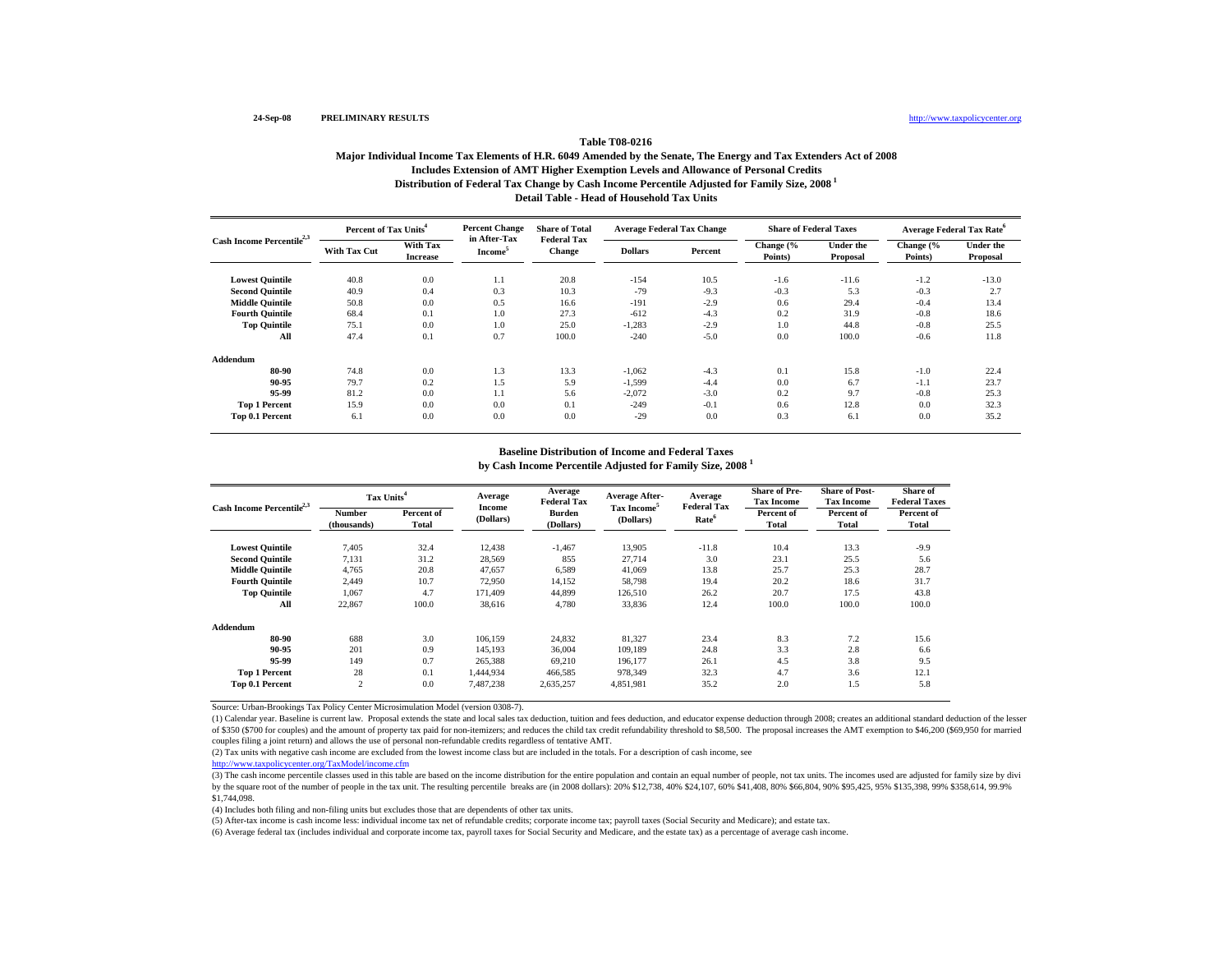## **Distribution of Federal Tax Change by Cash Income Percentile Adjusted for Family Size, 2008 <sup>1</sup> Detail Table - Tax Units with Children Table T08-0216Major Individual Income Tax Elements of H.R. 6049 Amended by the Senate, The Energy and Tax Extenders Act of 2008 Includes Extension of AMT Higher Exemption Levels and Allowance of Personal Credits**

| Cash Income Percentile <sup>2,3</sup> | Percent of Tax Units <sup>4</sup> |                             | <b>Percent Change</b>               | <b>Share of Total</b>               | <b>Average Federal Tax Change</b> |         | <b>Share of Federal Taxes</b> |                              | Average Federal Tax Rate <sup>6</sup> |                              |
|---------------------------------------|-----------------------------------|-----------------------------|-------------------------------------|-------------------------------------|-----------------------------------|---------|-------------------------------|------------------------------|---------------------------------------|------------------------------|
|                                       | <b>With Tax Cut</b>               | With Tax<br><b>Increase</b> | in After-Tax<br>Income <sup>3</sup> | <b>Federal Tax</b><br><b>Change</b> | <b>Dollars</b>                    | Percent | Change (%<br>Points)          | <b>Under the</b><br>Proposal | Change (%<br>Points)                  | <b>Under the</b><br>Proposal |
| <b>Lowest Quintile</b>                | 46.6                              | 0.0                         | 1.2                                 | 3.9                                 | $-189$                            | 9.9     | $-0.3$                        | $-2.4$                       | $-1.4$                                | $-15.5$                      |
| <b>Second Quintile</b>                | 42.2                              | 0.5                         | 0.3                                 | 1.8                                 | $-83$                             | $-9.0$  | 0.0                           | 1.0                          | $-0.3$                                | 2.6                          |
| <b>Middle Quintile</b>                | 55.5                              | 0.2                         | 0.5                                 | 6.0                                 | $-268$                            | $-3.4$  | 0.2                           | 9.3                          | $-0.5$                                | 12.9                         |
| <b>Fourth Quintile</b>                | 80.5                              | 0.1                         | 1.8                                 | 28.8                                | $-1,401$                          | $-7.6$  | $-0.5$                        | 19.1                         | $-1.4$                                | 17.5                         |
| <b>Top Quintile</b>                   | 90.7                              | 0.1                         | 1.6                                 | 59.4                                | $-3.408$                          | $-4.2$  | 0.7                           | 72.9                         | $-1.2$                                | 26.6                         |
| All                                   | 61.7                              | 0.2                         | 1.4                                 | 100.0                               | $-968$                            | $-5.1$  | 0.0                           | 100.0                        | $-1.1$                                | 19.7                         |
| Addendum                              |                                   |                             |                                     |                                     |                                   |         |                               |                              |                                       |                              |
| 80-90                                 | 95.9                              | 0.0                         | 2.5                                 | 25.8                                | $-2,811$                          | $-8.2$  | $-0.5$                        | 15.6                         | $-1.9$                                | 21.2                         |
| 90-95                                 | 98.1                              | 0.3                         | 2.8                                 | 18.5                                | $-4,409$                          | $-8.2$  | $-0.4$                        | 11.2                         | $-2.1$                                | 23.3                         |
| 95-99                                 | 84.7                              | 0.1                         | 1.7                                 | 15.0                                | $-4,534$                          | $-4.3$  | 0.2                           | 18.3                         | $-1.2$                                | 26.8                         |
| <b>Top 1 Percent</b>                  | 12.9                              | 0.5                         | 0.0                                 | 0.2                                 | $-228$                            | 0.0     | 1.4                           | 27.8                         | 0.0                                   | 32.9                         |
| Top 0.1 Percent                       | 4.4                               | 0.7                         | 0.0                                 | 0.0                                 |                                   | 0.0     | 0.7                           | 13.4                         | 0.0                                   | 35.3                         |

### **Baseline Distribution of Income and Federal Taxes**

**by Cash Income Percentile Adjusted for Family Size, 2008 <sup>1</sup>**

| Cash Income Percentile <sup>2,3</sup> | Tax Units <sup>4</sup> |                     | Average             | Average<br><b>Federal Tax</b> | <b>Average After-</b>                | Average                                 | <b>Share of Pre-</b><br><b>Tax Income</b> | <b>Share of Post-</b><br><b>Tax Income</b> | Share of<br><b>Federal Taxes</b> |
|---------------------------------------|------------------------|---------------------|---------------------|-------------------------------|--------------------------------------|-----------------------------------------|-------------------------------------------|--------------------------------------------|----------------------------------|
|                                       | Number<br>(thousands)  | Percent of<br>Total | Income<br>(Dollars) | <b>Burden</b><br>(Dollars)    | Tax Income <sup>5</sup><br>(Dollars) | <b>Federal Tax</b><br>Rate <sup>6</sup> | Percent of<br>Total                       | Percent of<br><b>Total</b>                 | Percent of<br><b>Total</b>       |
| <b>Lowest Quintile</b>                | 9,557                  | 20.0                | 13,615              | $-1,915$                      | 15,531                               | $-14.1$                                 | 3.0                                       | 4.3                                        | $-2.0$                           |
| <b>Second Quintile</b>                | 10,103                 | 21.1                | 32,520              | 918                           | 31,602                               | 2.8                                     | 7.6                                       | 9.3                                        | 1.0                              |
| <b>Middle Quintile</b>                | 10.419                 | 21.8                | 59,184              | 7,905                         | 51,278                               | 13.4                                    | 14.2                                      | 15.6                                       | 9.2                              |
| <b>Fourth Ouintile</b>                | 9,531                  | 19.9                | 97.731              | 18,457                        | 79,274                               | 18.9                                    | 21.5                                      | 22.0                                       | 19.6                             |
| <b>Top Quintile</b>                   | 8,067                  | 16.9                | 290.160             | 80,474                        | 209,686                              | 27.7                                    | 54.0                                      | 49.2                                       | 72.2                             |
| All                                   | 47,814                 | 100.0               | 90,679              | 18,815                        | 71,864                               | 20.8                                    | 100.0                                     | 100.0                                      | 100.0                            |
| Addendum                              |                        |                     |                     |                               |                                      |                                         |                                           |                                            |                                  |
| 80-90                                 | 4,247                  | 8.9                 | 148,107             | 34,135                        | 113,972                              | 23.1                                    | 14.5                                      | 14.1                                       | 16.1                             |
| 90-95                                 | 1.940                  | 4.1                 | 211.090             | 53,659                        | 157,430                              | 25.4                                    | 9.5                                       | 8.9                                        | 11.6                             |
| 95-99                                 | 1,526                  | 3.2                 | 380,984             | 106,624                       | 274,360                              | 28.0                                    | 13.4                                      | 12.2                                       | 18.1                             |
| <b>Top 1 Percent</b>                  | 353                    | 0.7                 | 2,038,701           | 671.486                       | 1,367,214                            | 32.9                                    | 16.6                                      | 14.1                                       | 26.4                             |
| Top 0.1 Percent                       | 33                     | 0.1                 | 9,854,749           | 3,477,552                     | 6,377,196                            | 35.3                                    | 7.5                                       | 6.1                                        | 12.7                             |

Source: Urban-Brookings Tax Policy Center Microsimulation Model (version 0308-7).

Note: Tax units with children are those claiming an exemption for children at home or away from home.

(1) Calendar year. Baseline is current law. Proposal extends the state and local sales tax deduction, tuition and fees deduction, and educator expense deduction through 2008; creates an additional standard deduction of the \$350 (\$700 for couples) and the amount of property tax paid for non-itemizers; and reduces the child tax credit refundability threshold to \$8,500. The proposal increases the AMT exemption to \$46,200 (\$69,950 for married couples filing a joint return) and allows the use of personal non-refundable credits regardless of tentative AMT.

(2) Tax units with negative cash income are excluded from the lowest income class but are included in the totals. For a description of cash income, see

http://www.taxpolicycenter.org/TaxModel/income.cfm

(3) The cash income percentile classes used in this table are based on the income distribution for the entire population and contain an equal number of people, not tax units. The incomes used are adjusted for family size b by the square root of the number of people in the tax unit. The resulting percentile breaks are (in 2008 dollars): 20% \$12,738, 40% \$24,107, 60% \$41,408, 80% \$66,804, 90% \$95,425, 95% \$135,398, 99% \$358,614, 99.9% \$1,744,098.

(4) Includes both filing and non-filing units but excludes those that are dependents of other tax units.

(5) After-tax income is cash income less: individual income tax net of refundable credits; corporate income tax; payroll taxes (Social Security and Medicare); and estate tax.